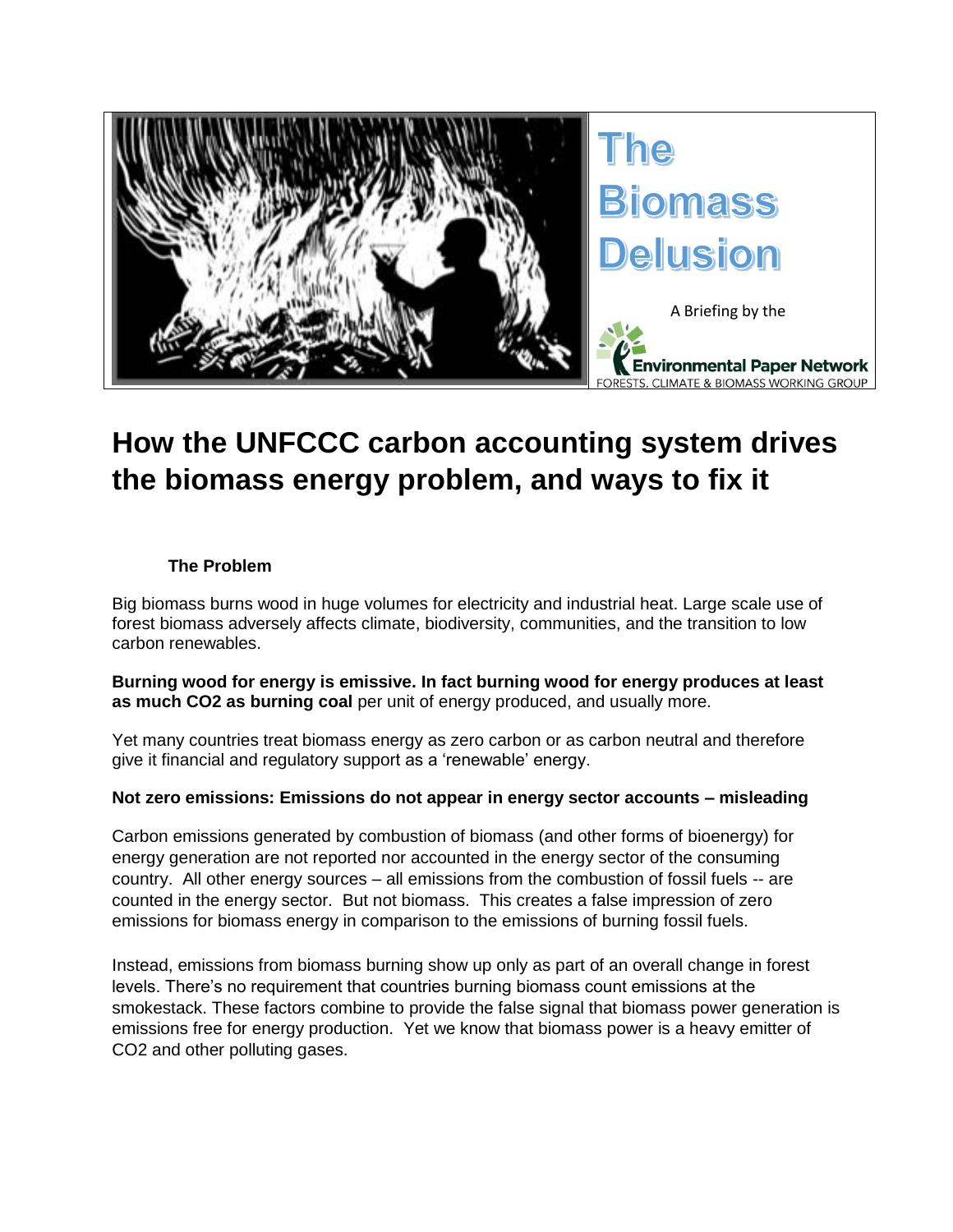Many countries misconstrue this accounting convention to mean that biomass energy is actually zero emissions. They classify biomass as a source of 'renewable' energy, and treat it as zero carbon.

There are many cases where biomass emissions are not counted at all. When raw wood is processed into pellets, the emissions associated with processing usually aren't assigned to biomass. When the woody biomass is imported from a country that does not account for land sector emissions under the Paris Agreement, this also creates an accounting loophole.

So in addition to the problem that energy-consuming countries are taking no responsibility for the emissions their activities generate, emissions in the land sector are themselves grossly understated.

#### **Not carbon neutral – regrowth is uncertain and ultimately much too slow**

The claim is often made that generating energy from forest biomass is carbon neutral. The assumption is that the trees and forests will grow back as part of the natural carbon cycle, reabsorbing the carbon emitted from burning. At that point biomass energy would become carbon neutral. This is an unsafe assumption.

A carbon debt has been created when the biomass is burnt. *If* the expected regrowth happens it will take from decades to centuries to pay back that carbon debt, depending on the type of wood feedstock burnt and the ecosystem or manmade planting from which it was logged. In the meanwhile the GHGs emitted are in the atmosphere contributing to making global warming worse.

The Paris Agreement contains important timelines for action in reducing emissions that must be met to have any hope of restraining climate change to 1.5 or 2 degrees of warming. These are at 2030 and 2050, way before the volume of emissions of biomass burning could ever be captured through forest regrowth (sequestration). And the burning continues year on year.

It's not good science for biomass advocates to claim that forests growing somewhere else will make up for the biomass burning emissions. Those forests were growing anyway, whether or not wood was logged and burnt for bioenergy. The IPCC was very clear about this, saying:

"*If bioenergy production is to generate a net reduction in emissions, it must do so by offsetting*  those emissions through **increased net carbon uptake of biota and soils**"<sup>[1]</sup> (emphasis added).

There is no claim from industry, nor effort to quantify, any such additional uptake of carbon. They simply rely on a free ride contributed by some other forest, ignoring that every bit of carbon sequestration offered by such forests is already valuable in pulling carbon from the atmosphere and increasing terrestrial carbon stocks. It is not sound science to claim it for biomass, and neither is it sound policy to trade off valuable forest carbon sequestration against wood-fired power.

Does it really grow back? Further, nobody is checking the assumption that the forests or plantations will grow back to what they were before.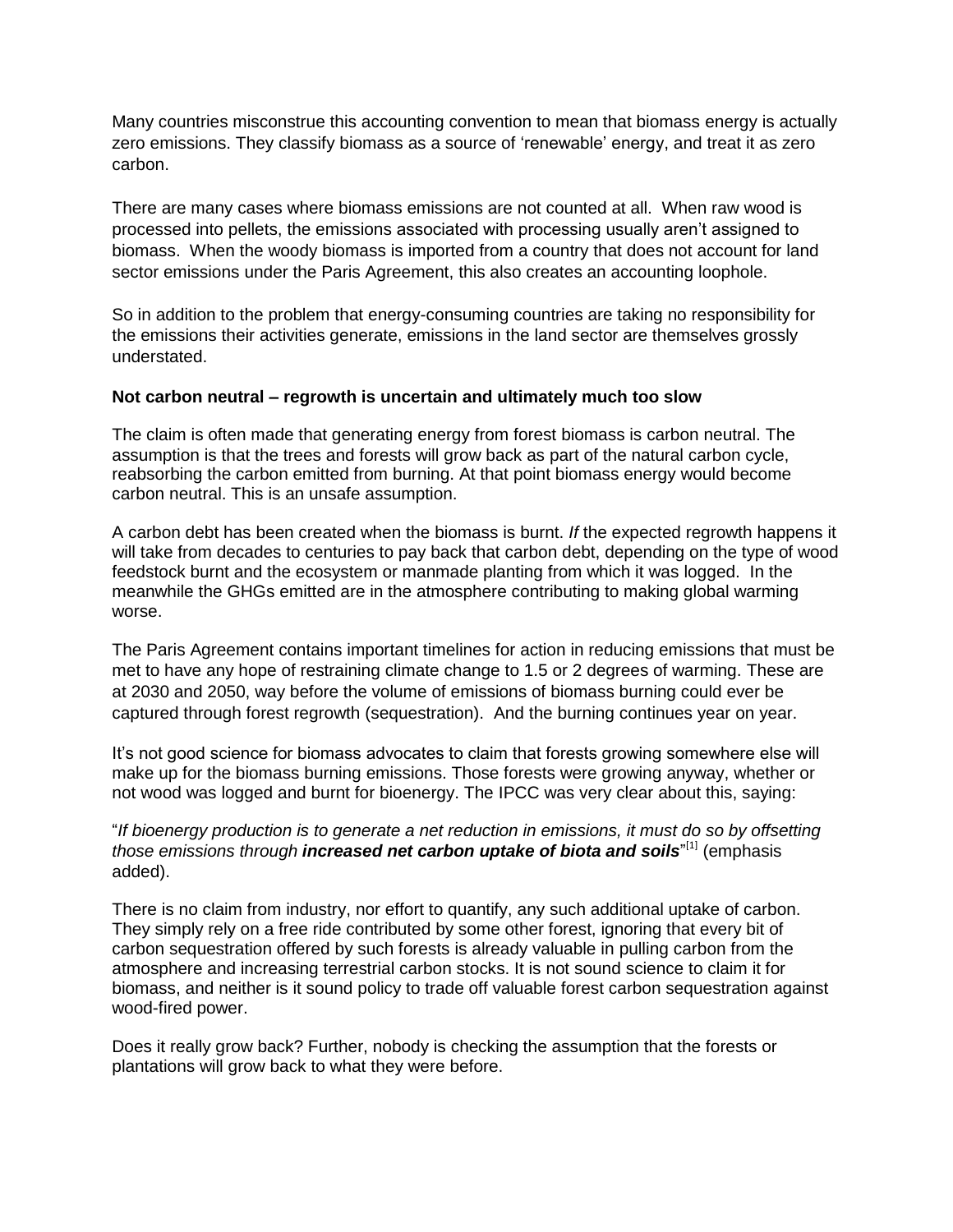## **The Consequences**

**The failure to require accounting for large emissions of combustion of biomass in the energy sector is driving expansion of the biomass energy industry.** Policies to incentivise and subsidise woody biomass combustion for energy generation have been implemented because of misapprehensions that it will contribute to emissions reduction. As a result there is:

(i) **Dramatic, ongoing growth of biomass energy generation** with wood pellets comprising the major commodity supplying it. Global supply of and demand for forest biomass is likely to exceed a 250% increase to over 36 million tonnes that was predicted to occur between 2017-2027, having already doubled to 14 million tonnes in the preceding decade.

(ii) **Harm to the clean energy transition**. Biomass energy, predominantly forest biomass, dominates 'renewable' energy production, dwarfing wind and solar and undermining their prospects by soaking up subsidies that should be applied to such genuinely low emissions technologies.

(iii) **Global inequity and injustice as responsibility for emissions is externalised** from the energy consumer to the forest product producer – a serious issue when forest biomass is traded from one country to another. This will escalate as forest biomass is increasingly sourced from outside the big biomass energy consuming blocs of Europe, the UK, South Korea and Japan and the global south is drawn into the supply chain. **Developing nations will bear emissions responsibility when biomass sourced from them is burnt in developed countries who will claim emissions reductions.**

(iv) **Expanding monoculture plantation establishment.** Conversion of forests and other ecosystems to industrial monoculture tree plantations for biomass is especially harmful entailing conversion of natural ecosystems and agricultural land with serious impacts on communities, natural ecosystems, food production, water availability, and the climate.

(v) **Undercutting the contribution of natural forests to emissions reduction and removals of carbon from atmosphere**. Using forest biomass for energy entrenches, intensifies and expands logging, degrading forest ecosystems and resulting in large immediate emissions whilst undercutting the ability of those forests to remove carbon from atmosphere and sequester it. Biodiversity and soils are depleted, as is forests' ability to deliver ecosystem services like clean drinking water, flood protection, and clean air. These increased impacts come at a time when we recognise that rights-based protection and ecological restoration improve the health and well-being of forests and make them more resilient to climate change and other environmental disturbances.

(vi) **Undermining of community rights and interests –** Demand for biomass, and escalating monoculture plantation establishment cited above, exacerbates conflicts over land and forest resources, including land grabbing. This threatens the rights, interests, lives, livelihoods and cultural values of Indigenous and tribal peoples and local communities as well as businesses relying on forest resources. The negative effects can also impact food security for the wider populace.

(vii) **Misapprehension that Bioenergy with Carbon Capture and Storage (BECCS) could be carbon negative** when in fact biomass energy is highly emissive, as explained earlier. The claim to 'negative' emissions relies on biomass energy being carbon neutral, which